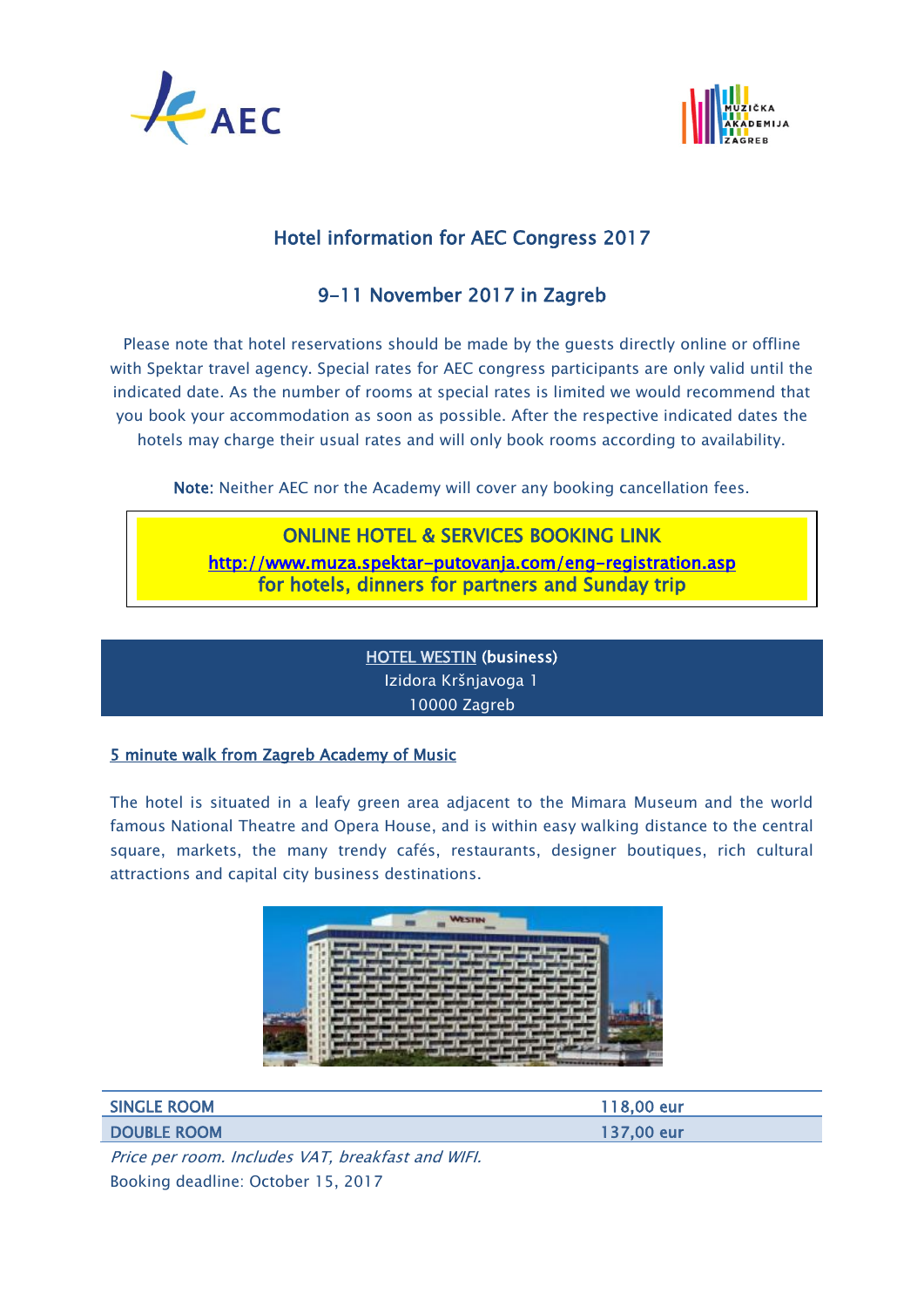

## [HOTEL DUBROVNIK](https://hotel-dubrovnik.hr/hr/) \*\*\*\* Gajeva ulica 1 10000 Zagreb

### 10 minute walk from Zagreb Academy of Music

Hotel Dubrovnik, built in 1929 in the very center of Zagreb, is a mixture of traditional values and modern comfort. Located on Ban Jelačić Square, the main city square, the guests are offered not only superior comfort, but also the opportunity to simply step out into the heart of every Zagreb happenings.



| <b>SINGLE ROOM</b> | 104,00 eur |
|--------------------|------------|
| <b>DOUBLE ROOM</b> | 114,00 eur |
|                    |            |

Price per room. Includes VAT, breakfast and WIFI.

Booking deadline: October 15, 2017

[HOTEL PALACE](http://palace.hr/) \*\*\*\* Trg Josipa Jurja Storssmayera 10 10000 Zagreb

11 minute walk from Zagreb Academy of Music



For those who wish to feel the spirit of Zagreb as it once was, the Palace Hotel Zagreb which is located in an Art Nouveau palace dating from 1891, with a tradition of hospitality dating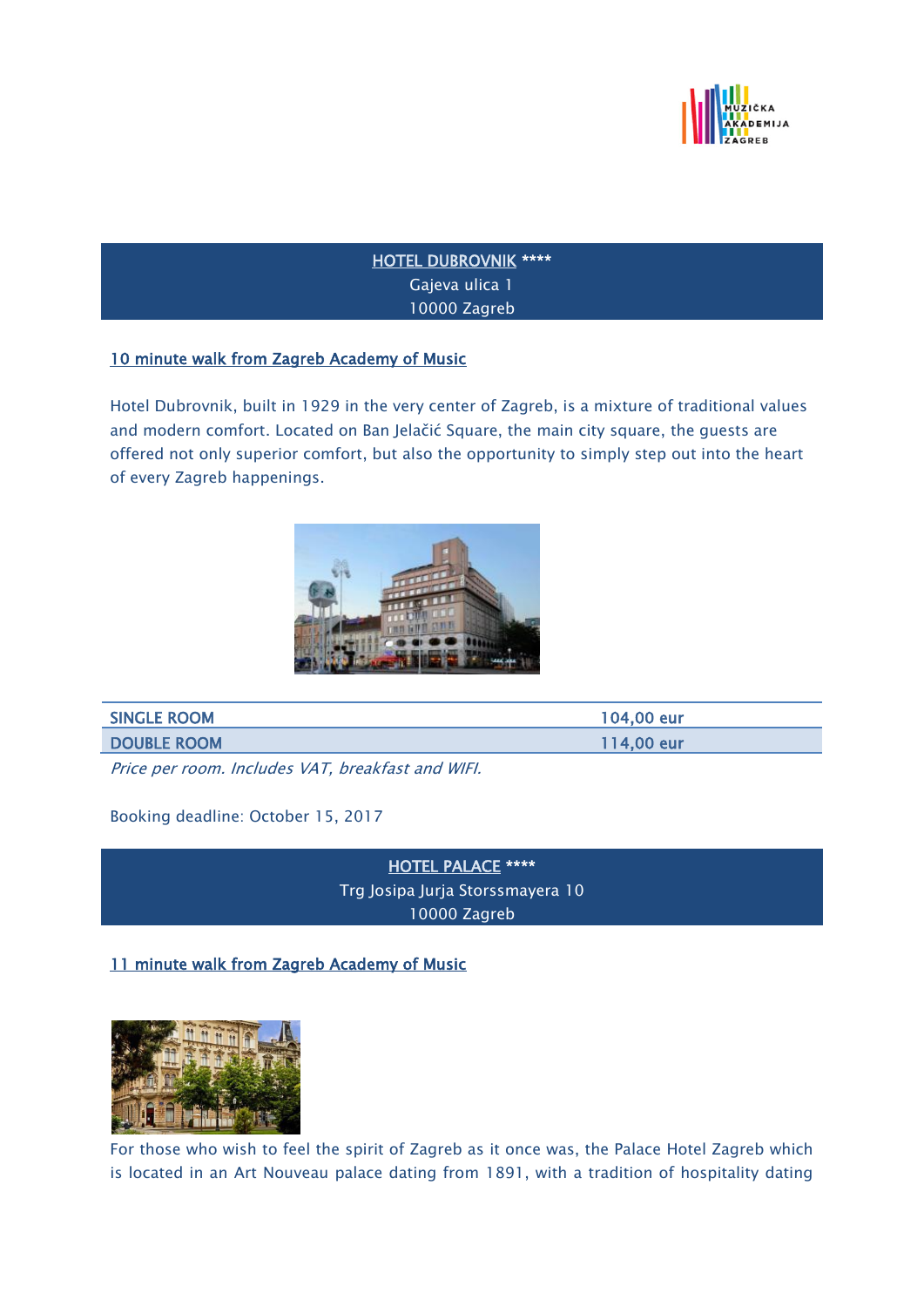

from 1907, is certainly the right choice. Experience the "authentic" Zagreb that will enthrall you with its beauty, charm and uniqueness.

| <b>SINGLE ROOM</b> | 86.00 eur  |
|--------------------|------------|
| <b>DOUBLE ROOM</b> | 103,00 eur |

Price per room. Includes VAT, breakfast and WIFI.

Booking deadline: October 15, 2017

[HOTEL GARDEN\\*](http://www.gardenhotel.hr/)\*\*\* Ulica Valentina Vodnika 11 10000 Zagreb

#### 8 minute walk from Zagreb Academy of Music

Hotel Garden is a new hotel, designed in a modern and fashionable style, completed with many plants and greenery in accordance with its name. Hotel Garden consists of 33 rooms facing either the street or the courtyard, a café on the ground floor and a restaurant in the basement. The hotel lot has two courtyards facing south. One courtyard is used for parking, and the other one as the hotel's restaurant terrace.



| <b>SINGLE ROOM</b> | 69,00 eur |
|--------------------|-----------|
| <b>DOUBLE ROOM</b> | 70,00 eur |

Price per room. Includes VAT, breakfast and WIFI.

Booking deadline: October 15, 2017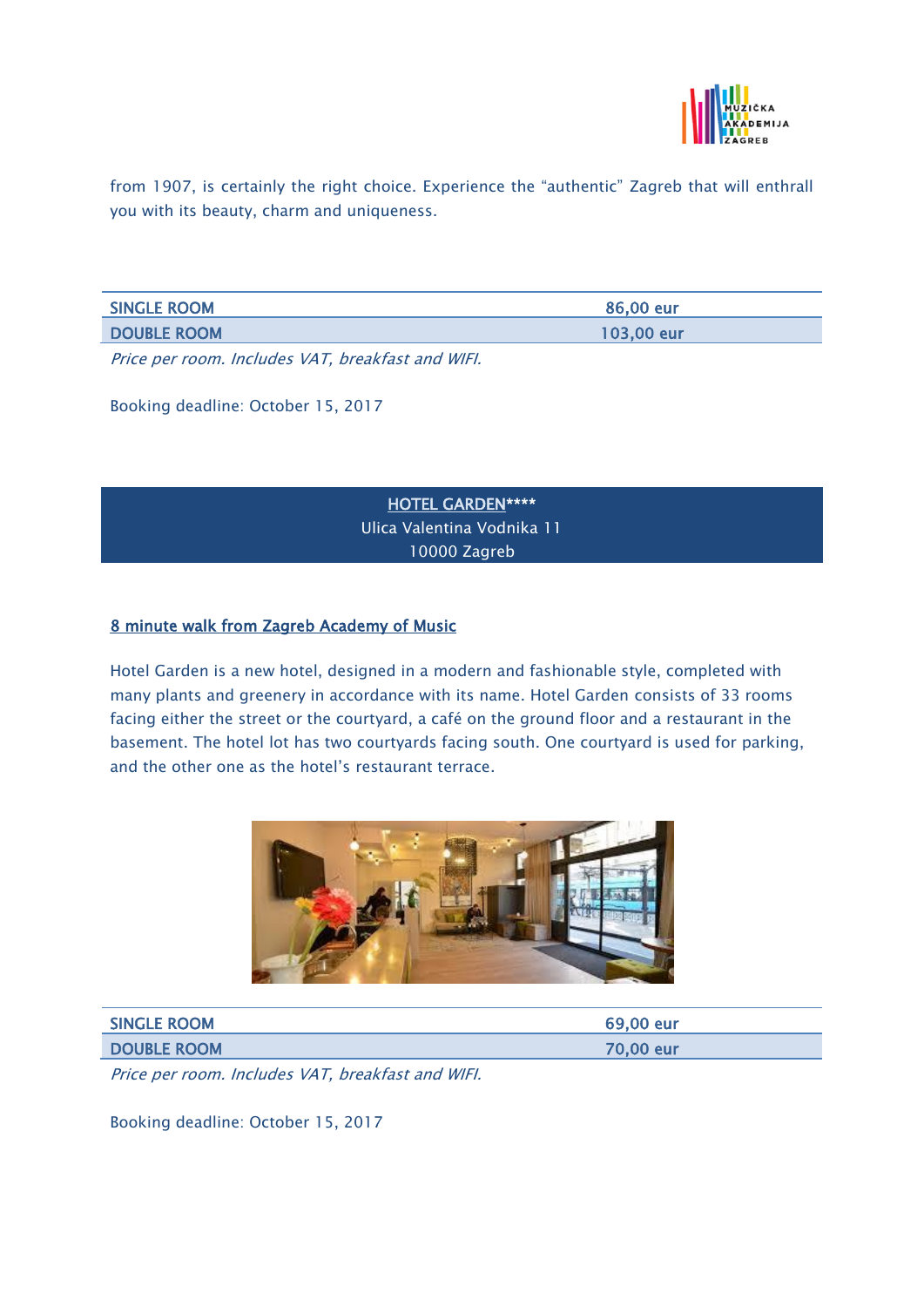

# ONLINE [BOOKING](http://www.muza.spektar-putovanja.com/) LINK

<http://www.muza.spektar-putovanja.com/eng-registration.asp>

L,

### Important

Accommodation will be confirmed upon receipt of payment.

Deadline for reservation and payment: October 15 ,2017

After this date we can not guarantee the availability of accommodation.

### CANCELLATION CONDITIONS

All the cancellations have to be send in writing to Spektar putovanja d.o.o, Andrija Hebrang Street 34, 10 000 Zagreb, Croatia

Cancellations of accomodation before October1, 2017– full refund minus 25 EUR of handling fee.

Cancellations of accomodation before October 15, 2017 – refund of 50% minus handling fee of 25 EUR.

Cancellations of accomodation after October 16, 2017 – no refund.

### **LIABILITY**

Spektar putovanja d.o.o shall act as mediator only and cannot be held responsible for any loss incurred or any damage inflicted on persons or objects irrespective of whatsoever cause. The liability for transport and other service companies shall not be affected by the above. Only written agreements shall be valid. The place of jurisdiction shall be Zagreb.

### METHOD OF PAYMENTS

- Payment should be done in advance, on the account of agency Spektar putovanja d.o.o.
- Bank transfer bank transfer payment should be made payble to Spektar Putovanja d.o.o. The participant's full name and the Reference number 208/003/2017 should be included with the payment. Bank charges are responsibility of the paritcipant and should be paid at source in addition to the registration and accommodation fees.

## Account information for payment in kuna

Spektar Putovanja d.o.o. ZAGREBACKA BANKA ZAGREB IBAN HR3923600001101441264

Account information for payment in EUR Spektar Putovanja d.o.o. ZAGREBACKA BANKA ZAGREB